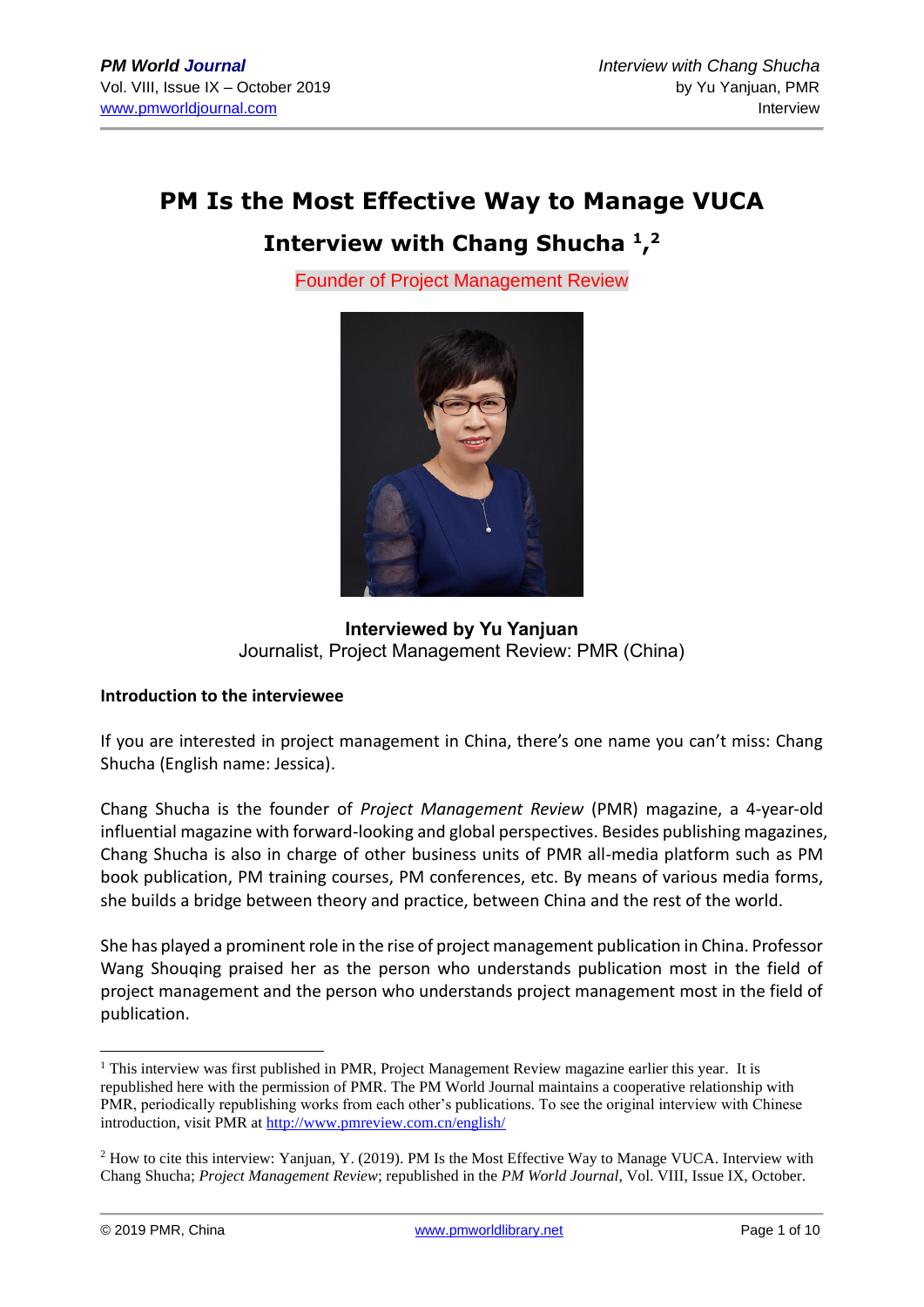Chang Shucha is also Deputy Secretary-General of the Project Management Research Committee (PMRC) of Chinese Society of Optimization, Overall Planning and Economical Mathematics, Executive Member of Beijing Project Management Association, and Research Fellow of Praxis Research Center (China).

Having worked in the field of publishing and media for over 3 decades, she keeps on learning all the time. In her colleagues' eyes, she is a result-oriented enabling leader, who is flexible and good at empowering team members while sticking to the strategic goals. She is not only a media professional who helps spread project management but also a PM practitioner standing at the frontier of PM development.

On the 4<sup>th</sup> anniversary of PMR, we did an interview with Chang Shucha, in which she looked both back and ahead to share with us her unique insights and observations.

# **Interview**

**Part 1**

# **About Media: From Product Strategy to Platform Strategy**

# **Q1. What's your original intention of creating PMR? What are the driving factors behind establishing PMR all-media platform?**

**Chang Shucha (Shucha):** The original intention of establishing PMR is to create an innovative integrative publishing platform of project management, which is characterized by co-creation, sharing and win-win, to extend the value chain of publishing media, to provide professional PM knowledge services with the platform as the core, and to explore a new mode of integrative publishing in the mobile Internet era. Over the past four years, PMR has developed around this initial intention, which has never changed.

It had been my dream since over ten years ago to spread project management theory and practice, share the wisdom and achievements of project management, improve individual and organizational project management capabilities, and promote the development of project management across the globe by establishing an innovative integrative publishing platform focusing on project management based on the advantages of publishing media resources and project management resources. At the same time, I wanted to publish by jumping out of publishing so as to explore a new end-to-end knowledge service model based on the advantages of content resources, with the product platform as the core, and through the interaction and integration of traditional and new media. I agreed with what Wang Bin, chairman of CITIC Publishing Group, said in an interview with *Publisher* magazine: "If we open up the extension of publishing, we will see a new world."

To be specific, the establishment of PMR all-media platform is mainly based on the following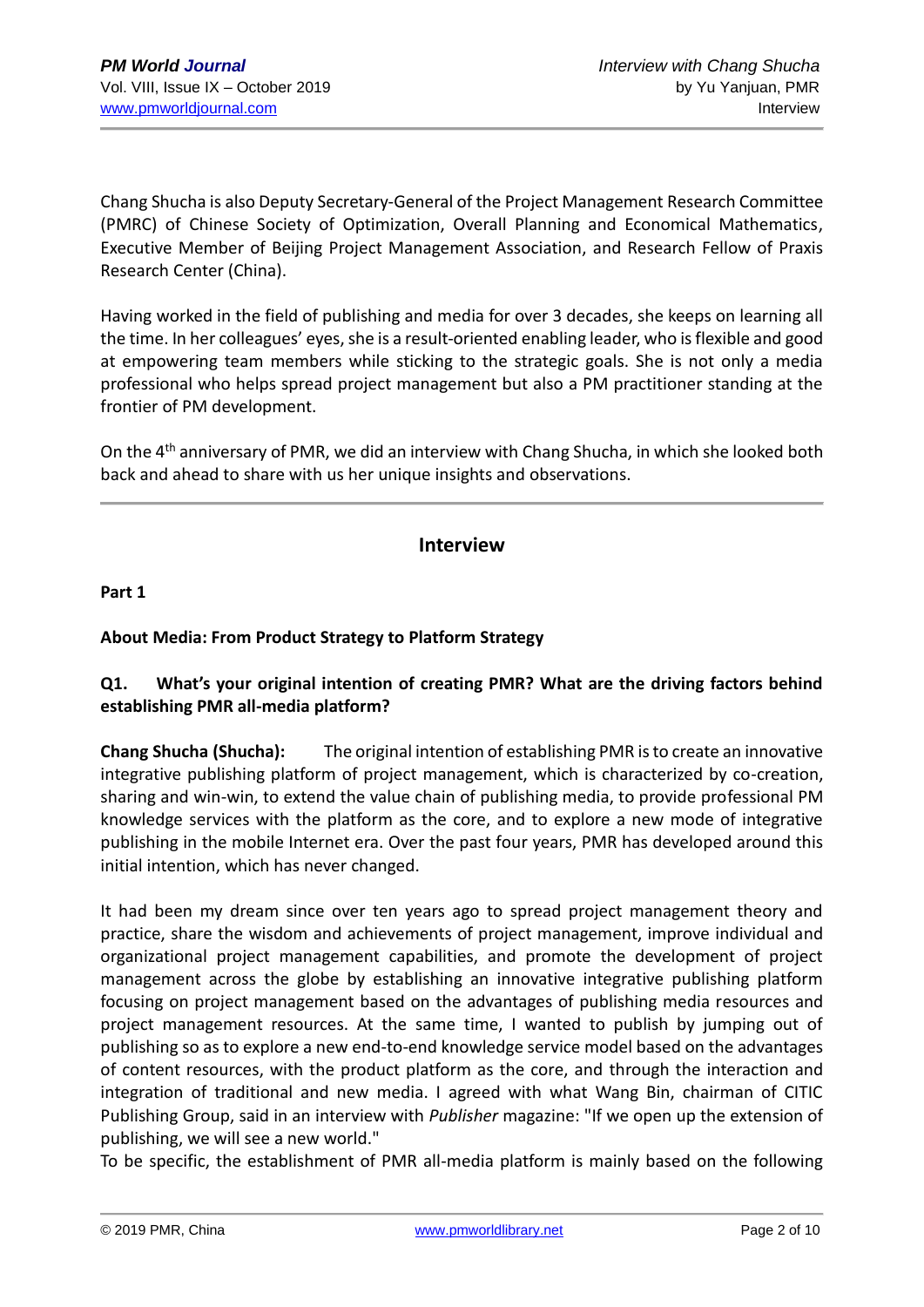three considerations:

Firstly, to meet the needs of the new era and markets. In recent years, projects have become the greatest driving force for organizational, even social and economic development. Project management has also stood at the center of the management stage and as the most viable management concept and method to adapt to the new economic era, it has attracted unprecedented attention and has been widely adopted in many industries with remarkable efficiency such as in UHV power transmission and transformation projects. However, there was a lack of a high-level media platform for exchanging the latest achievements, methods, lessons and opportunities of project management in China. Therefore, the establishment of PMR integrative publishing innovative platform can meet the urgent need of the times, and it also has great social value and potential market value.

Secondly, to integrate resources, extend the value chain of publishing media, promote digital transformation in publishing, propel integrative publishing innovation, and achieve integrated operation benefits. The development of Internet and mobile Internet technology has greatly accelerated the speed of change of the content industry including publishing. With increasingly diversified media forms and communication modes and with the coexistence of paper, computer, mobile phone, iPad, e-books and periodicals, the integration of traditional and digital publishing is an inevitable trend. In order to realize integrated operation benefits, media publishing enterprises should shift from product strategy to platform strategy, from relying merely on the advantages of content resources to actively embracing the Internet and integrating new technologies, thus gradually developing into an integrated product manufacturer and a multidimensional knowledge service provider. Peter Drucker once said, "We are not able to control change but we can go ahead of it."

Thirdly, to make more people and organizations understand project management, recognize the value of project management, apply project management, thus promoting individual and organizational project management level. Since I first came into contact with project management in 1999, I have fallen in love with it. Through active learning and conscious application at work, I have gradually realized the value of project management for work and life, and its value in achieving organizational strategy landing and in enhancing organizational competitiveness. I hoped that I had known project management in my college years, or even earlier so that I could have broadened my thinking earlier, enhanced my abilities more consciously, looked at problems at a higher level, improved my life and work efficiency and created more value for enterprises. So it is the basic starting point of PMR to introduce PM knowledge and methods (which I regretted not having come across earlier) to all kinds of organizations and professionals.

# **Q2. PMR celebrated its fourth anniversary on July 26, 2019. Looking back on the past four years, how do you feel and what milestones impressed you most?**

**Shucha:** It is said that we tend to overestimate what we can do in a day, a week, a month or even a year, but we often underestimate what we can do in three years, five years or even ten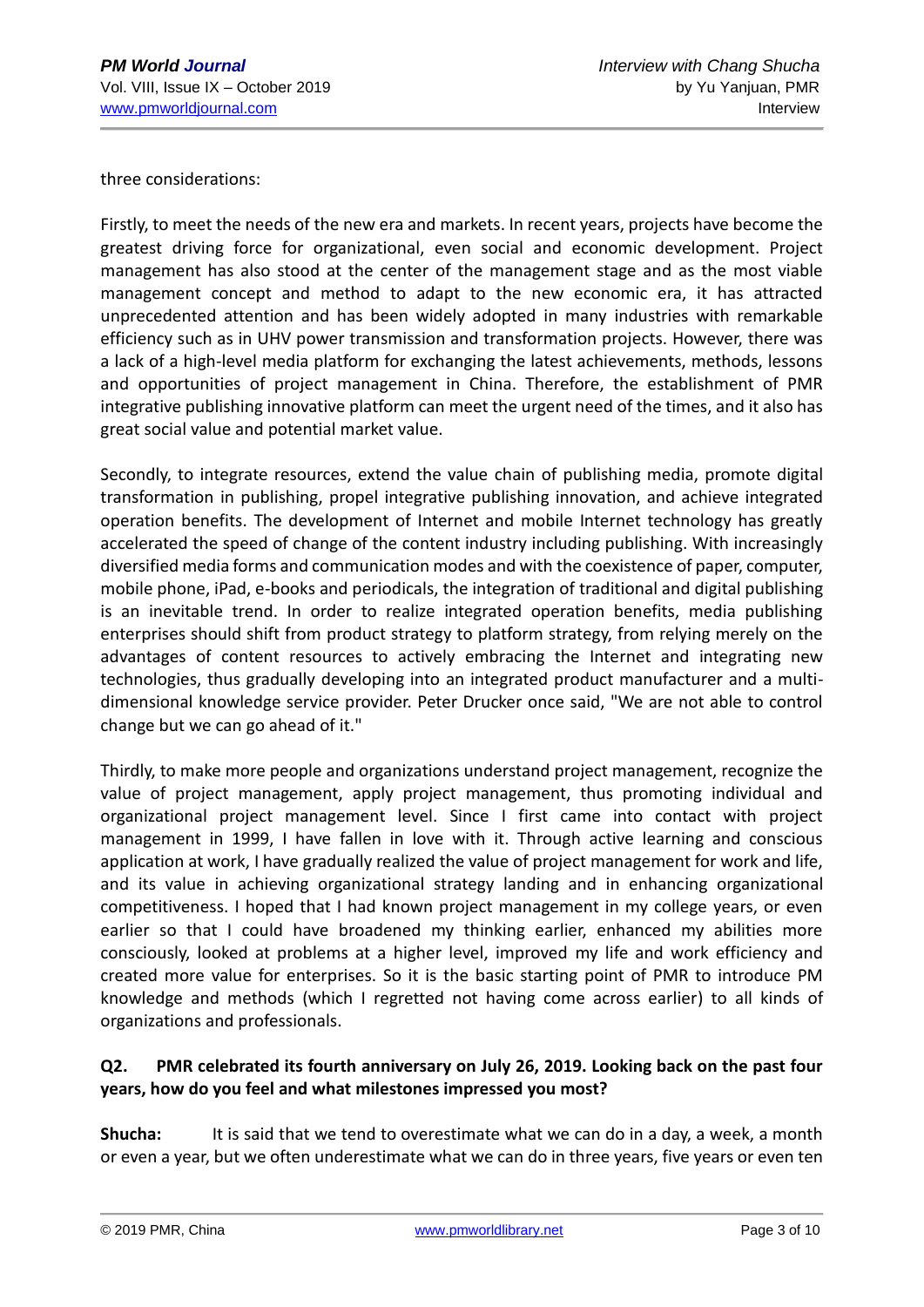years. That's so true. With four years' efforts, the "infrastructure projects" of PMR all-media platform have been completed, laying the foundation for interaction, integration and integrated operation. PMR all-media platform includes websites (both Chinese and English version), PMR magazine (both Chinese and English version), PMW e-magazine (a soul station for project managers), books publication, WeChat Public Page, App, training courses, etc. Looking back over the four-year journey, we can see how complex a portfolio can be. We encountered many difficulties and twists, such as changes in business environment, difficulties in resource communication and coordination across multiple business areas, high amount and complexity in management interfaces, difficulty in innovation, complexity resulting from construction and operation going hand in hand, etc. Only those who have experienced it can truly understand it. I often ask myself, "If you knew at the beginning that it was so complicated and difficult, would you have the courage to start doing it?" Every time my answer is a definite "yes". Here, I would like to express my heartfelt gratitude to all the experts, friends and colleagues who have cared, supported and helped me overcome the difficulties together. I am so proud of having such an experience.

As the witness of PMR development, I'm deeply impressed by all the milestones we have achieved. The major milestones of PMR are listed as follows: 1) On June 1, 2014, the Chineseversion PMR website went online. 2) In July 2014, PMR Public Page of WeChat and Weibo were created. 3) On August 8, 2014, Project Management Watch (PMW) e-magazine was launched. 4) In November 2014, PMR hosted a PM conference for the first time. 5) On July 26, 2015, Chineseversion PMR magazine was launched. 6) In September 2015, PMR released the first PMO Report in China. 7) In June 2016, PMR held its first free WeChat online course. 8) In June 2016, the fans of PMR WeChat Public Page exceeded 10 thousand. 8) In July 2016, Professor Ding Ronggui's book *Key Project Management Based on Effective Thinking* was published by PMR, which marks the first time that PMR has published an English-language book. 9) In May 2017, PMR published a best-seller: *PPP Views by Wang Shouqing*. 10) In April 2018, the English-language PMR website went online, deepening the cooperation and communication between China and the rest of the world. 11) In March 2019, the number of PM books published by PMR reached 100. 12) In June 2019, PMR App was launched. 13) On July 26, 2019, the sample issue of English-language PMR magazine came out. I believe PMR will embrace more remarkable milestones in the future.

# **Q3. Looking ahead, what are your expectations for the future of PMR?**

**Shucha:** The essence and innovation of the PMR all-media platform lies in interaction, integration and integrated operation, which focuses on the interaction of books and periodicals in the field of project management, the integration of traditional and new media, integrated operation and revenue generation. It is hoped that PMR will not forget its original intention and continue to tell project management stories, disseminate project management wisdom and shape PMR's project management brand, adhering to the motto of "In Step with Projects and in Pace with Progress". I hope by continuing with the "one body and two-wing" operation mode, PMR can maximize the reuse of resources, provide multi-dimensional and omni-directional professional knowledge services, to enhance individual and organizational PM competence, meet and guide the different needs of different users, contribute to the development of project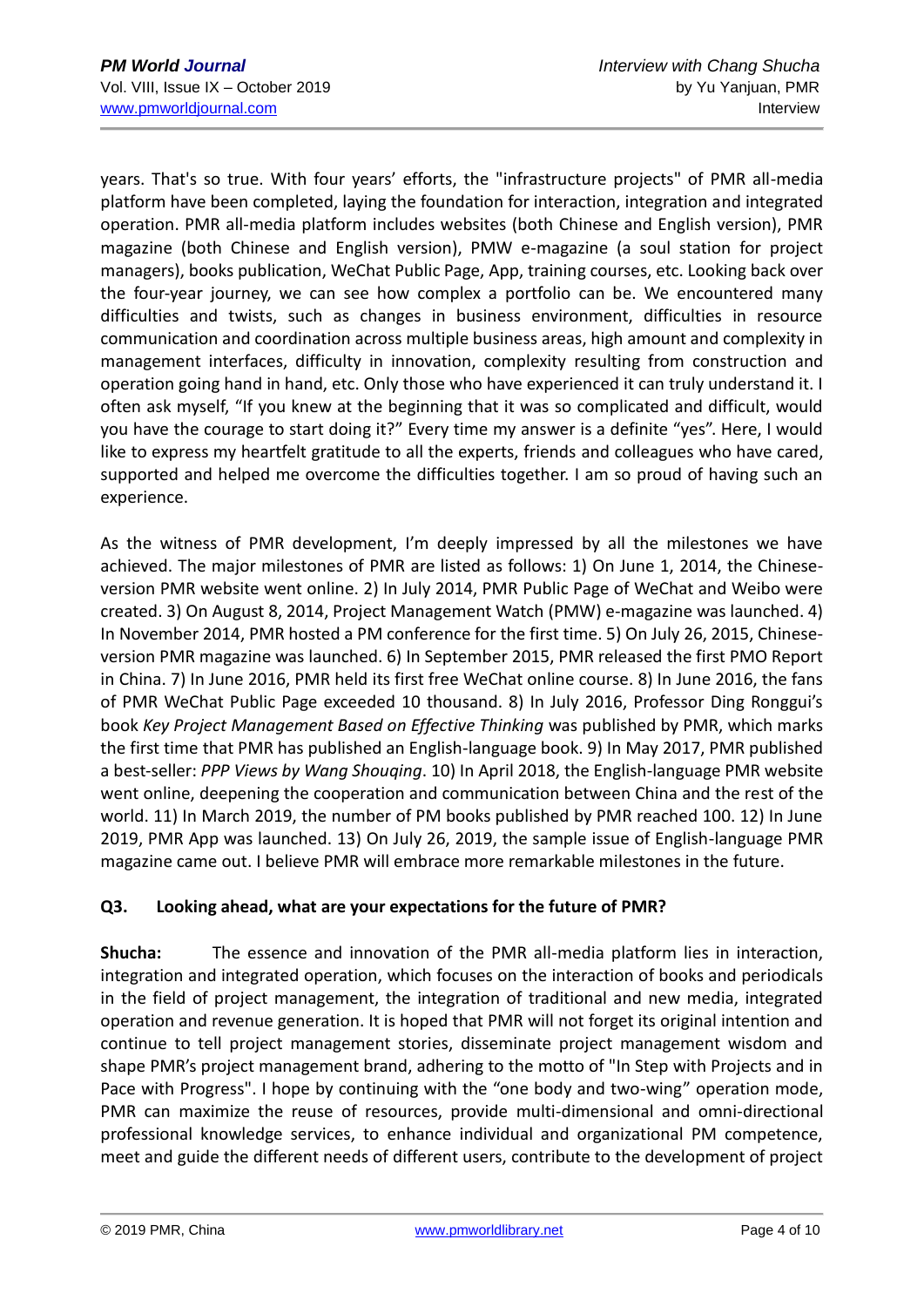management in China and across the world, and explore a feasible path for the digital transformation and innovative development of the media industry. "To produce products, brands, talents and benefits" is the unswerving direction and goal of PMR.

# **Q4. In the "We Media" age, the prospect of paper media is not optimistic. Why do you still insist on publishing a paper magazine?**

**Shucha:** Many people predict that "We Media" will be the end of paper media, which I think is neither scientific nor comprehensive. With the development of digital media, readers' reading and consumption habits are constantly changing, and the trend of paper media being replaced is obvious in the field of mass media, but in the field of professional media and publication, multi-media reading and diversified needs will continue for quite a long time. It's common to see different readers choose different media forms at different times and different places and we can even see many people hold a paper media product in their left hand and a digital one in their right hand. The integration of traditional paper media and digital media has become an inevitable choice.

With the rise of Internet +, Internet revolution, etc., the Internet has become an unavoidable infrastructure. It is everywhere, and no one can escape from it. The only way out is to make good use of it, so that products and operations are constantly digitalized, Internet based and mobile. With the growth of "Z generation" (digital indigenous generation born after 1995) and "post-00 digital indigenous generation", the proportion of paper media is expected to decline considerably.

The original intention of PMR all-media platform including paper media is to satisfy the diversified reading needs of different readers, specialize in the production of one-time content, diversify presentation forms, maximize the coverage of readers and users, and improve the efficiency of communication. I think the key here is not the medium or carrier form itself, but how to make good use of each suitable medium and carrier.

#### **Part 2**

# **About Project Management: PM Awareness Will Increase**

# **Q5. China is a place with the most intense and active projects, but many enterprises do not attach importance to project management. How would you describe the importance of project management to them?**

**Shucha:** In recent years, there has been a growing awareness for the value of project management on both the organizational and individual level in China, which can be seen from the rising number of international professional qualification certification such as PMP. I'm proud to say that the PMR all-media platform plays a certain role in it. I remember Ma Junru, the former Director of the State Bureau of Foreign Experts, talked to me in early 2017 in earnest, "Although project management has a prominent position in innovation drive, it is still like 'dark matter' in our country, as not many business leaders are competent in it. This 'virgin land' needs to be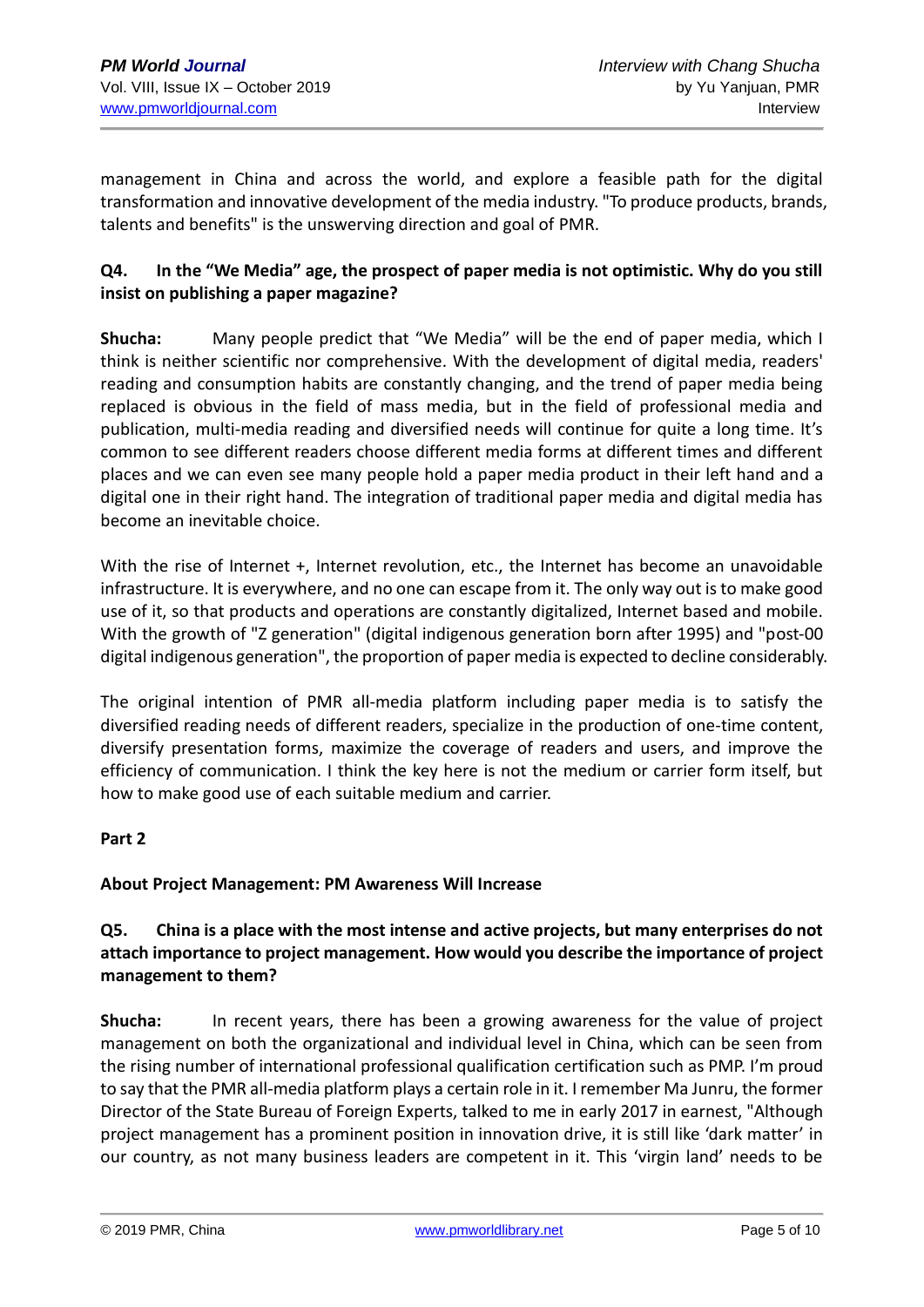developed urgently, and you (PMR) have made a huge contribution to it." However, from the perspective of the whole society, there is still a long way to go to improve the recognition for the importance of project management.

Professor Wang Shouqing once launched a microblogging campaign to solicit answers on why to learn and apply project management. Many project management experts offered their explanations. For example, Professor Qiang Maoshan of Tsinghua University said, "Project management is the idea and technology for enterprises to achieve strategic objectives efficiently and successfully through effective integration of resources." Project management trainer Wen Jingyuan said, "Project management can help enterprises manage in a project-oriented and result-oriented manner to better support the strategic landing of enterprises; project management can also help enterprises sort out and optimize the process, since good process can ensure good quality and good results, so as to effectively control costs and improve efficiency." Dr. Wang Xiaojin said that the project is the knowledge of making strategy land, the knowledge of making things happen, and the knowledge of making success replicable. I agree with what they said and I believe with our joint efforts, more and more people will recognize the importance of project management.

#### **Q6. In your opinion, what are the frontiers of project management?**

**Shucha:** In the cover article of the first PMR issue in 2019, we introduced 17 development trends in the field of project management forecasted by many Chinese and foreign experts, with which I totally agree. The 17 development trends include Redefinition of Project Success; From Agile Tools to Agile Mindset; From "Responding to Change" to "Embracing Change"; Digital Competences; More Emphasis on People and Soft Skills; Respecting Diversity; Manage upward; From Projects within Organizations to Trans-organizational Project Networks; Project Governance&OPM; From Management to Leadership; Followership; Sustainable Project Management; Flexible Approach Instead of One-size-fits-all Approach; Full-lifecycle Project Management; Cooperation and Co-creation; From Management of Projects to Management by Projects; Cross-integration of Project Management; Management by Projects, Management for Projects and De-project management.

In addition, I think there are two additional important aspects to pay attention to. Firstly, value management, that is, creating value for stakeholders rather than just achieving project objectives. In practice, multi-project collaborative management is normal, and how to operate after project delivery to maximize value will become one of the concern points of the whole project lifecycle. The importance of value management is reflected in the 6th edition of *PMBOK® Guide* and *ICB 4.0*. Secondly, the management of stakeholders and wider-range stakeholders. It is quite challenging to manage stakeholders in the era of interconnection of all things. Meanwhile, we need to realize that stakeholders not only refer to those being related in terms of interests (profits) but also those being related in terms of interest (tastes).

# **Q7. As a leader, which leadership style do you prefer? How do you understand the relationship between leaders and followers?**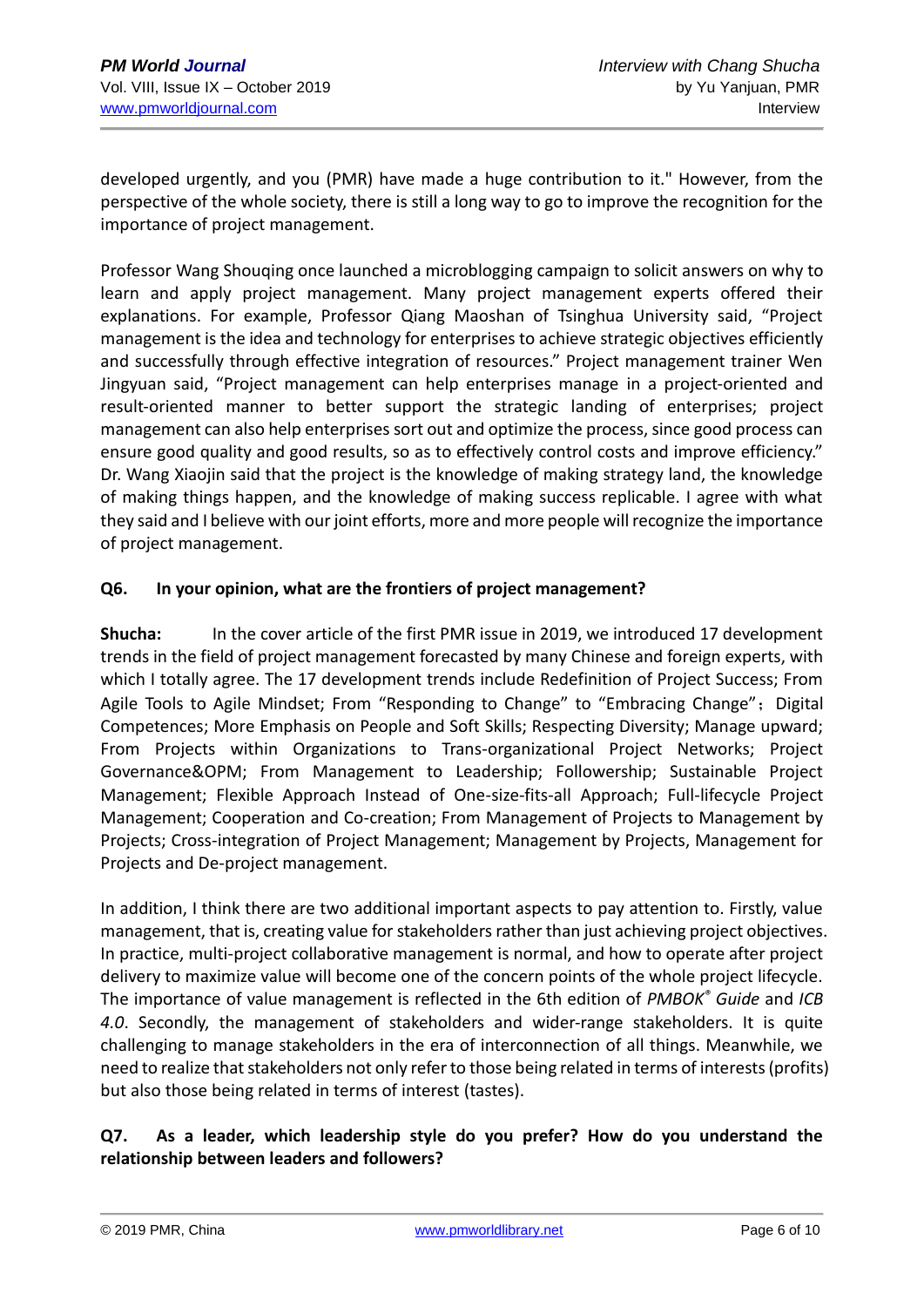**Shucha:** The essence of management is coordination and integration while the essence of leadership is influence and drive.

Leadership style is not invariable and it is situation-dependent. It varies according to organizations, time, teams and projects. Personally speaking, I prefer goal-oriented or resultoriented leadership style. The first characteristic of this leadership style is to lead by example and do what you require others to do; secondly, trust and empowerment is key. Leaders should recognize and give full play to the advantages of team members, thus producing maximum benefits from the joint force of teamwork. The third is to clarify the vision and objectives, create a relatively suitable and relaxing microclimate within their own sphere of competence, and encourage everyone to work towards self-improvement and common goals.

I think leaders and followers are interdependent and it's a mutually fulfilling relationship. Without followers, there would be no leaders. A good follower can make a good leader and a good leader can also help followers stand out.

# **Q8. As a disseminator of advanced project management concepts, have you tried the latest project management concepts in practice, such as Agility and self-organization?**

**Shucha:** Sure. The only thing that remains unchanged is change itself, and the most effective way to cope with change is planning and iteration. The faster the change is, the more we need to plan, constantly adjust and update the plan. If there is no plan, the team will lose the goal and direction of efforts. If there is no iteration, we will not be able to respond to changes in demand in time, and fail to make products or provide services that meet the market needs. Take the publication of PMR magazine for example. For every issue, we make a publishing plan including the cover theme, key columns, publishing date and so on. But for each issue, we will adjust the cover theme and publishing time according to the current project management trends and the key activities or events that need to be coordinated. This kind of rolling planning is typical Agility. Our "Stand-up Meetings" every Monday and Thursday morning is also an application of Agile tools.

The concept "self-organization" originated from Agility. In the era of volatility, uncertainty, complexity and ambiguity (VUCA), the rapidly-changing characteristics of the times require organizations to be capable of responding quickly, which makes it impossible to organize activities according to the traditional hierarchical model. Generally speaking, self-organization should have three characteristics: people organize voluntarily and spontaneously around a goal or a job; secondly, self-organization is the result of two-way attraction and choice, and the person attracted is not necessarily the best, but the most suitable; thirdly, a relaxing environment and mechanism for everyone should be established so that people can think and work towards the common shared goals. In a self-organized team, there should be both output (work results) and input (individual growth based on training and learning). If measured by such standards, our PMR all-media platform is also a self-organizing model.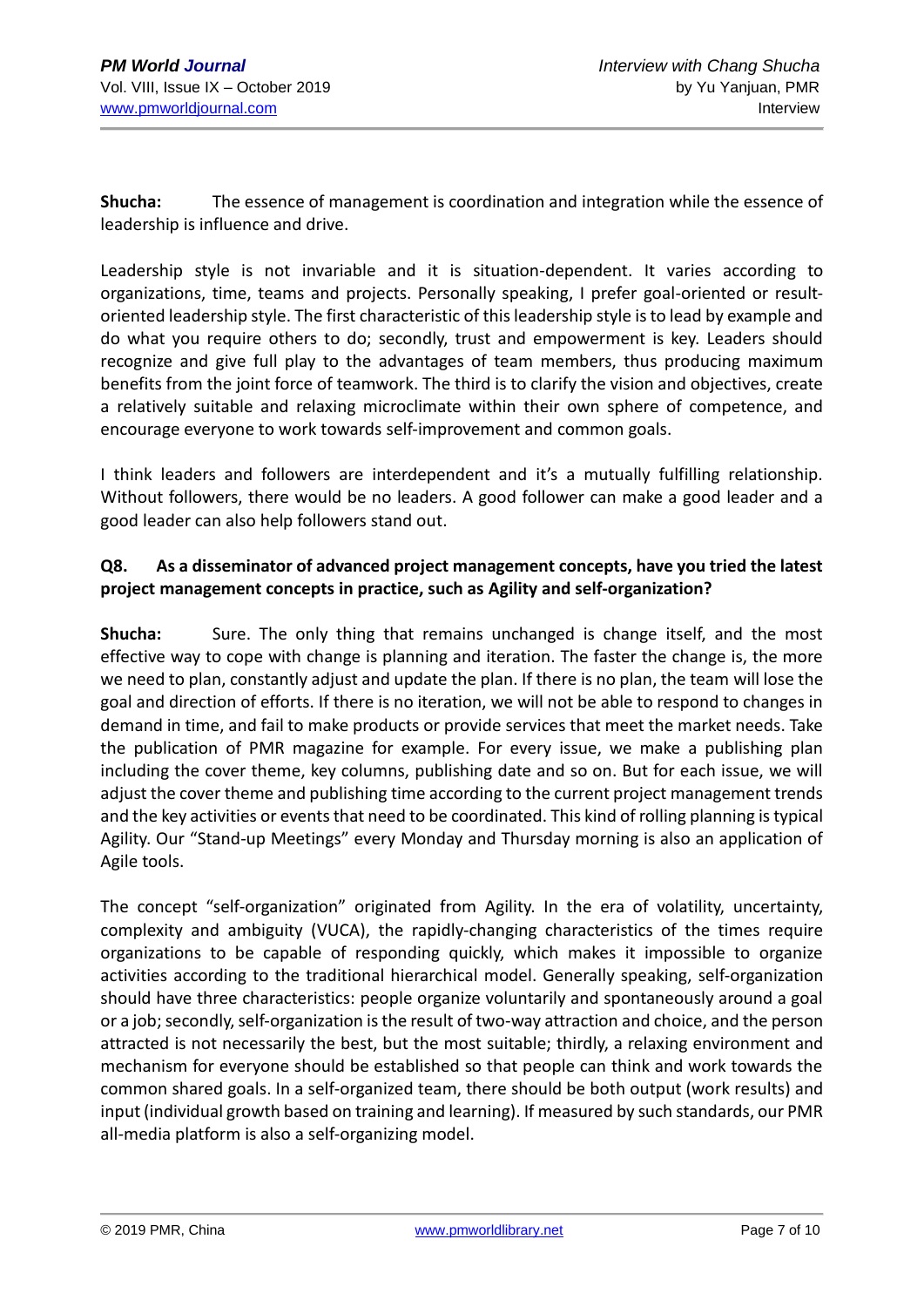

*Chang Shucha and her team at PMR*

# **Q9. What are your favorite life or project management mottos? Would you please share them with readers?**

**Shucha:** My life motto is: "Life is like playing the piano with white keys representing happy days and black keys representing blue days; to play beautiful music, both are indispensable." This motto shows that life is a long journey with both sunshine and rain; we must learn to run in the sun and strive courageously in the rain so that we can live an interesting wonderful life!

My project management motto is: "Do things right the first time and pursue the 'zero defect' goal". Strictly speaking, this should be a motto related with quality management, but I think this motto also illustrates the importance of applying project management idea and methods. "Doing things right the first time" is a kind of attitude and habits to deliver what you have said with the guidance of scientific approaches. First of all, to do things right the first time, we need to analyze and decide in advance whether the thing is consistent with the strategic objectives of the organization, that is, whether it is the right thing in the right direction; secondly, to plan and organize ahead of time requires the use of project management methods, techniques and tools. To plan, organize, lead and control the results is to use the correct methods and processes to ensure the correctness of the process and results. Thirdly, we need to identify and manage risks in advance, to predict, avoid and prevent risks in advance, because by doing right the first time we afford the lowest cost and the highest quality, and any modifications and rework will result in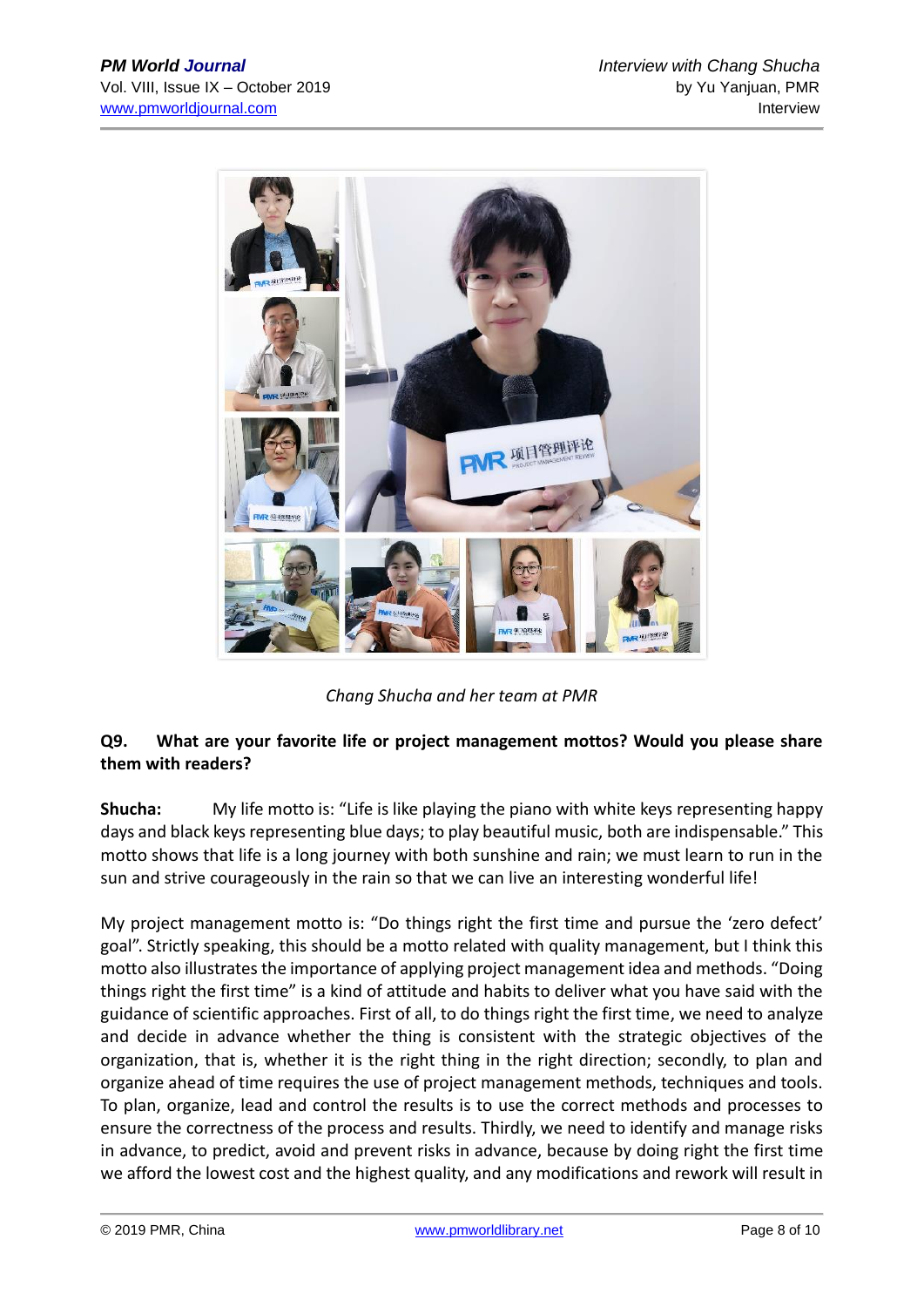waste in cost and time.

#### **Q10. What is your attitude towards the future of project management?**

**Shucha:** We live in a rapidly-changing era, which is characterized by VUCA; project management is the most effective way to manage VUCA. At the same time, we live in a projectdominant era, in which projects are the driving force for organizational, social and economic growth. It can be foreseen that the importance of project management will become higher and higher, the methods and concepts of project management will become more and more popular, and the popularity of project management will become an important trend. The era has arrived when everything is a project, everyone is a project manager and everyone has to learn project management.

To learn more about PMR magazine, visit<http://www.pmreview.com.cn/english/>

To download the English-language PMR magazine, visit http://www.pmreview.com.cn/english/Home/article/index/category/19.html